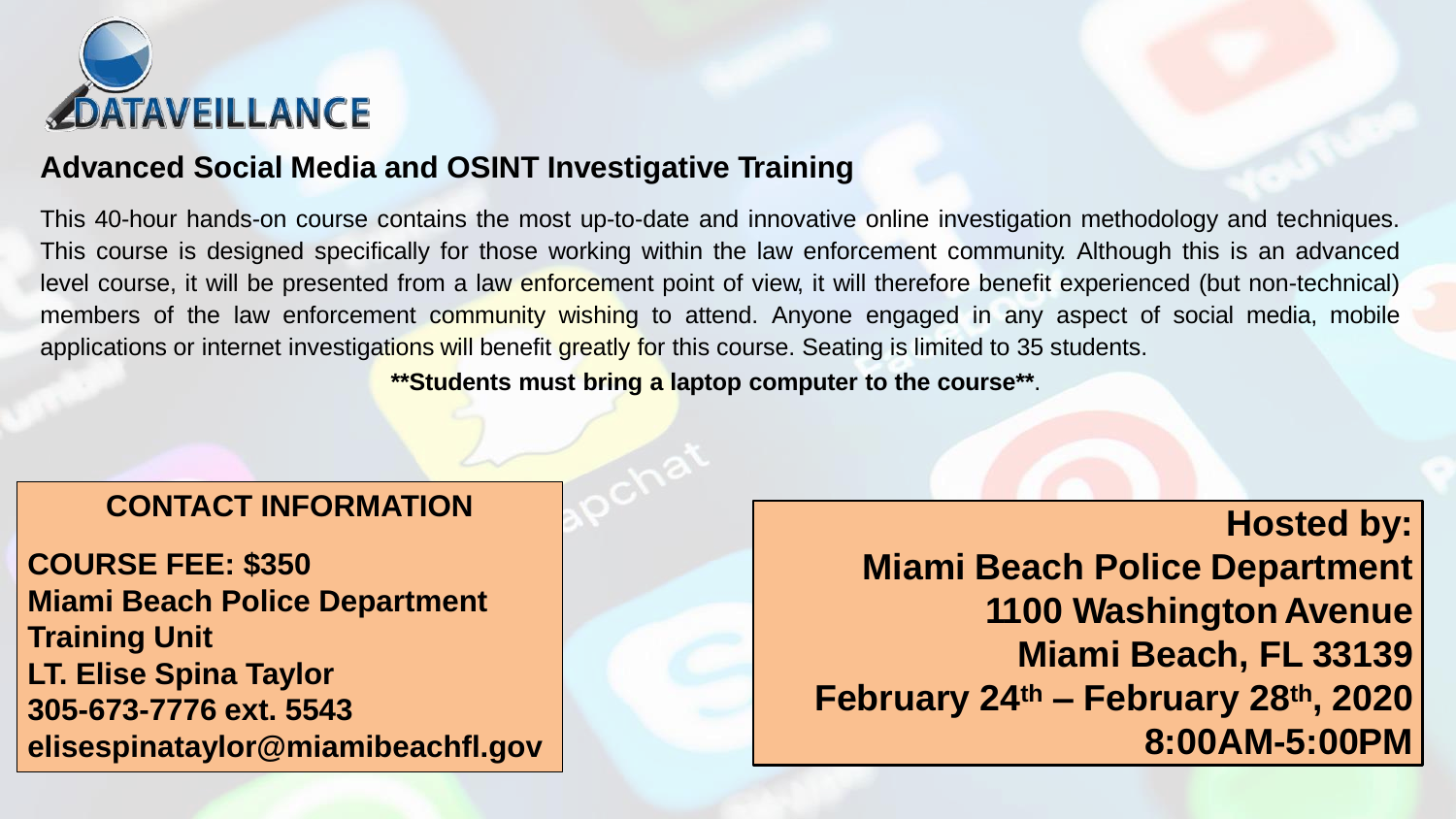## **Training Agenda**

**Social Networking & OSINT 101**  Social Media Policy & Law Understanding Social Networking Understanding OSINT Advanced OSINT Searching Techniques 700 Key Investigative Sites & Tools

#### **Google**

Google Extensions Investigative/Browser Security Advanced Google Search Techniques Google Custom Search Engine Blog and Forum Searching GoogleAlternatives LE Warrant Guidelines

#### **Anonymization**

IPAddress and hiding on the Web Utilizing NumerousAnonymization Tools Lab: Setting Up a Safe Computer Linux OS Windows OS Android Emulator Lab: Selecting Web Browsers and **Extensions** Lab: Working with: Web Proxy | VPN | TOR | Tails Introduction to the Dark Web

#### **Facebook**

News Feed and Timeline Direct Search URLS, Pictures and Locations Facebook Extensions Video, Audio and Picture Capturing Lab: Creating a Facebook Account Lab: Practical Exercises LE Warrant Guidelines

#### **Instagram**

Pictures and Locations Geo Location Searches Lab: Creating a Instagram Account Lab: Practical Exercises LE Warrant Guidelines

#### **Twitter**

Creating Lists **Timeline** Advanced Twitter Search Geo Location Searches Tweets and Locations Lab: Creating a Twitter Account Lab: Practical Exercises LE Warrant Guidelines

#### **Craigslist/Online Classified Sites**

Advanced Searching Techniques Custom Search Engines Alternative Classified Search Sites Lab: Practical Exercises LE Warrant Guidelines

#### **LinkedIn**

Advanced Searching Techniques Alternative Search Sites Lab: Practical Exercises LE Warrant Guidelines

**Snapchat**  Snaps **Memories** Chat What Data can be Obtained Capturing the DataAnonymously LE Warrant Exercises

Attendees are encouraged to have accounts set up for Gmail, Linkedln, Twitter, Instagram and Facebook for class use only. Wi-Fi will be provided for the training. Attendee's computers must be configured with Windows 7, Windows 8, Windows 10 operating systems. Each attendee's computer should have the ability to access a 802.11 b/g/n Wi-Fi network in an unrestricted or unfiltered **nature. Please [contact](mailto:training@dataveillance.us) us if clarification is required on these class specifications.**